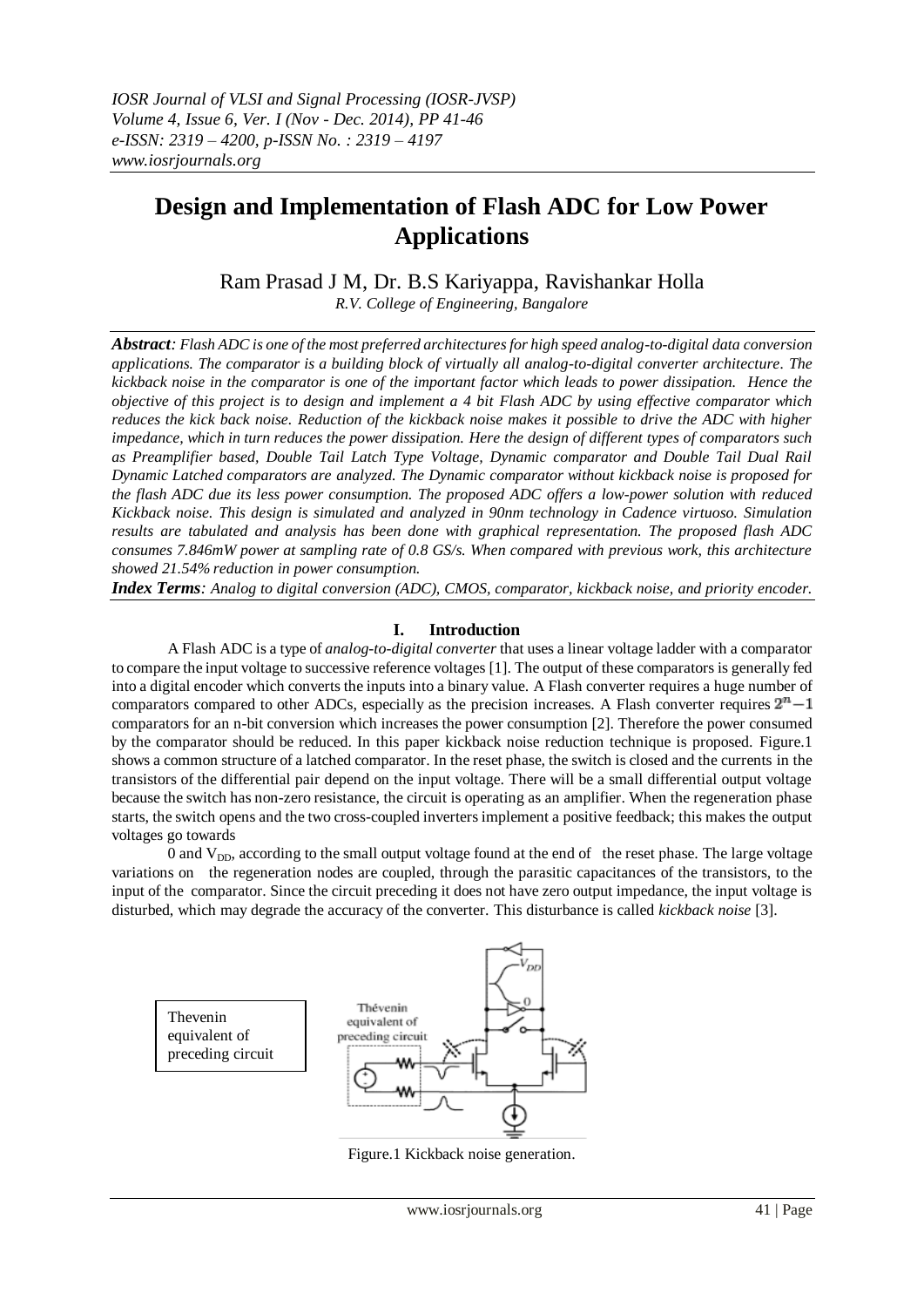## **II. Design Of Flash Adc**

One of the key advantages of the Flash topology is that it has a potential latency of only one clock cycle – that is the digital output is available within one clock cycle of the input being sampled. The bock diagram of the proposed flash ADC is shown in figure.2.



Figure.2 Block diagram of 4-bit Flash ADC

#### *A. Comparator*

For high speed, low resolution ADCs, the flash architecture is a promising approach. The proposed ADC offers a low-power solution with reduced Kickback noise. The different comparators used in the ADC have a built-in threshold. Owing to the difference in gate-drain capacitors of transistors  $M_{n2}$  and  $M_{n3}$  in figure. 3 memory effect is introduced. During the reset phase of the comparator (when the sample clock is going from logic high to logic low), the nodes  $X_L$  and  $X_R$  are pulled up to the supply voltage. Assuming the output code was '1'(V<sub>out+</sub> = high, V<sub>out-</sub> = low), node X<sub>R</sub> would initially be charged through M<sub>p6</sub> in parallel with the series connection of M<sub>n5</sub> and  $M_{p3}$ . Node  $X_L$  will only be charged through transistor  $M_{p1}$ . This results in a different time constants for the charging of the two branches, which includes different charges stored on the drain – gate capacitance of  $M_{n2}$  and Mn3. Different charges mean different voltages at the input nodes.



Figure.3 Conventional Comparator Schematic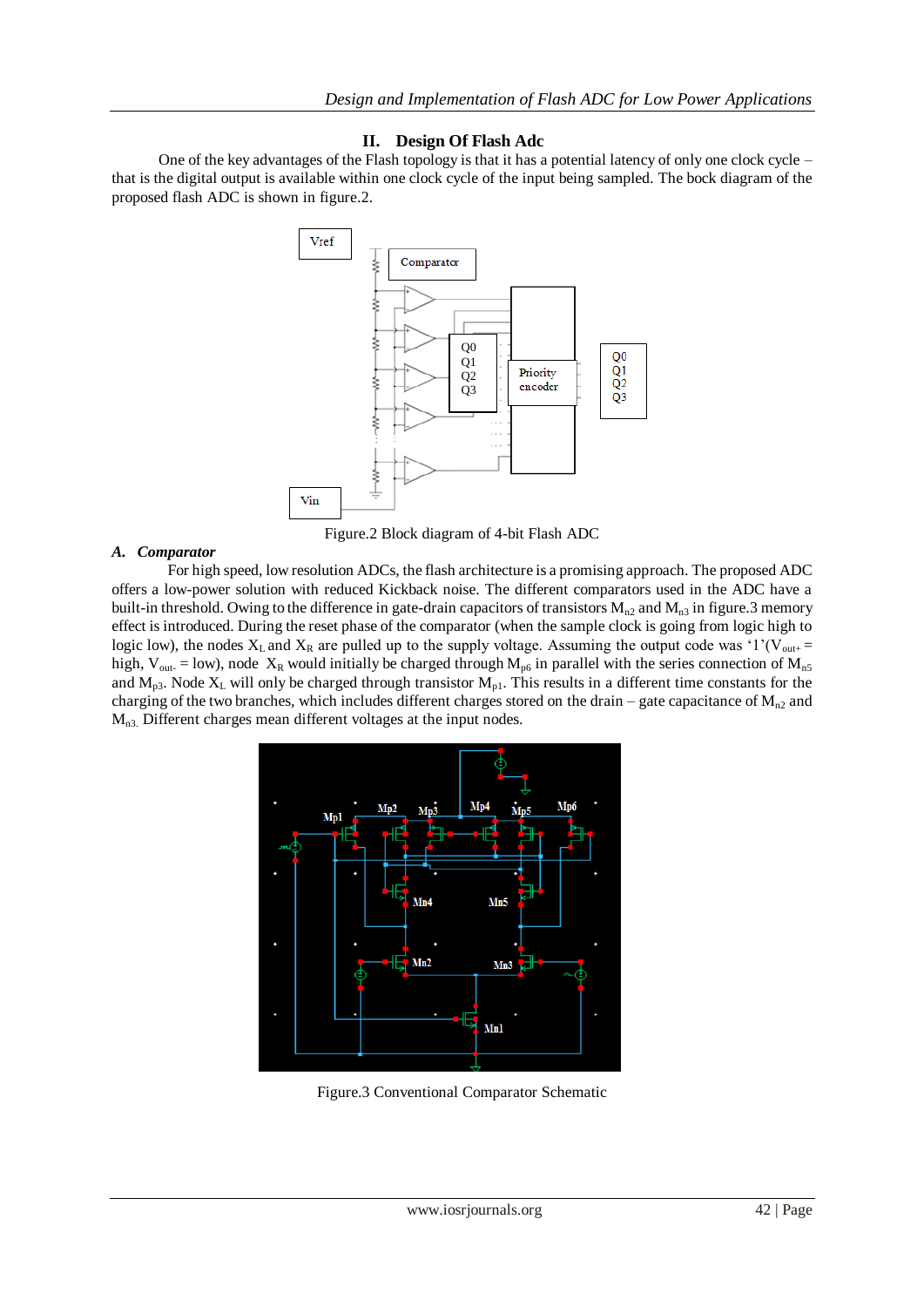

Figure.4 Proposed Comparator Schematic

By adding transistors  $M_{n4}$  and  $M_{n5}$  as shown in figure.4, the input transistors and their gate capacitance are disconnected from the nodes  $X_L$  and  $X_R$  and they are discharged more or less symmetrically during the reset phase via transistor  $M_{n1}$ . With the addition of the extra transistors,  $M_{n1}$  can be biased to reduce the current consumption of the comparator which slows down the slewing inside the comparator, which will further reduce the kickback noise.

## *B. Priority encoder design*

A priority encoder is a [circuit](http://en.wikipedia.org/wiki/Electronic_circuit) that compresses multiple [binary](http://en.wikipedia.org/wiki/Binary_code) inputs into a smaller number of outputs. The output of a priority encoder is the binary representation of the original number starting from zero of the most significant input bit. They are often used to contro[l interrupt requests](http://en.wikipedia.org/wiki/Interrupt_request) by acting on the highest priority request. If two or more inputs are given at the same time, the input having the highest priority will take [precedence.](http://en.wiktionary.org/wiki/precedence) The output indicates if the input is valid.

Priority encoder has  $15(I_{14} - I_0)$  inputs and  $4(Q_3 Q_2 Q_1 Q_0)$  outputs as shown in figure.5. Each input of priority encoder is driven by the comparator output, since at a time there are one or more output of the comparators are high, therefore the function of the priority encoder is to assign priority to each input. According to the priority assigned, the outputs of the encoder are driven.

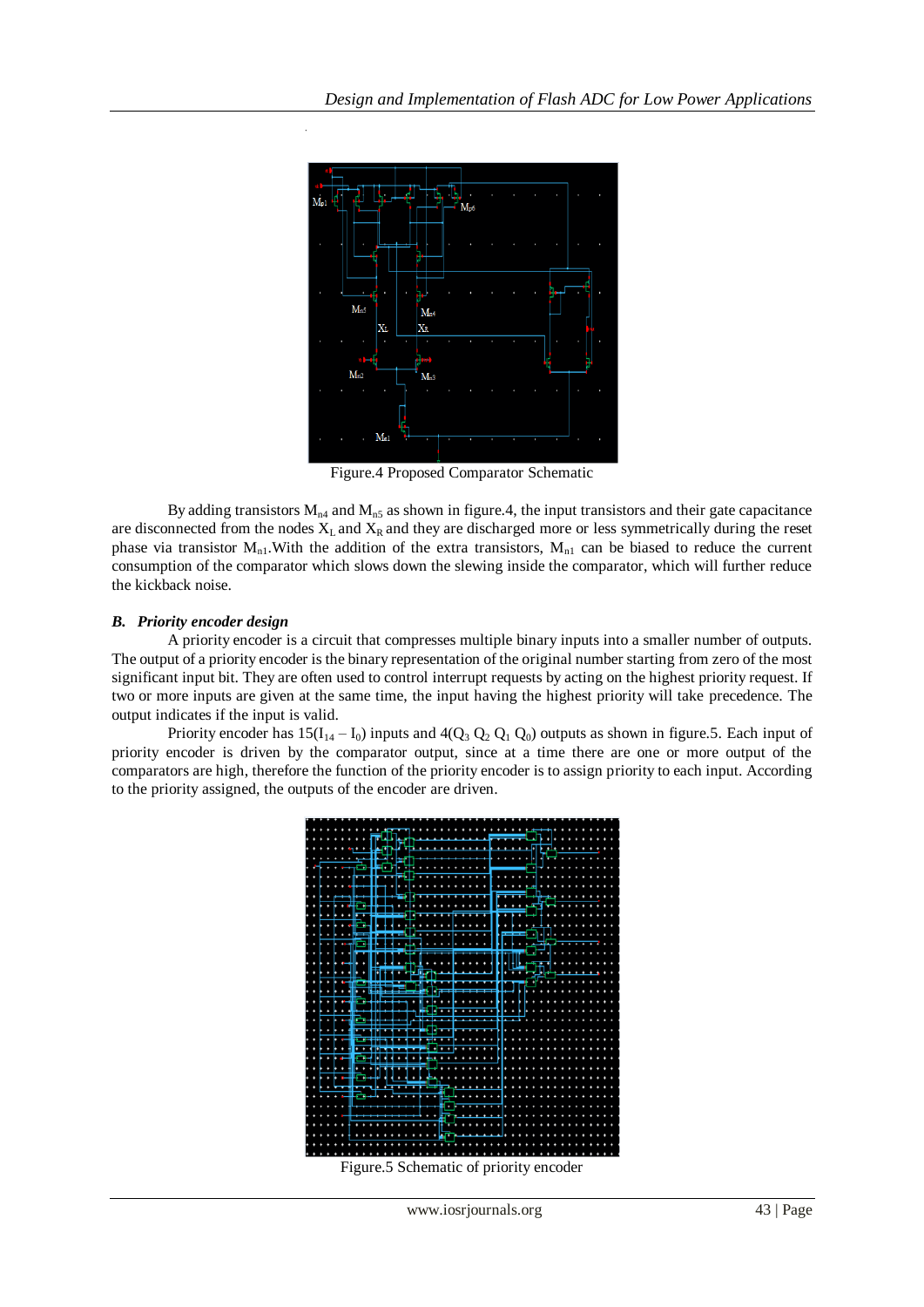The outputs of the comparator is connected to the inputs of the priority encoder as shown in figure.6. Based on the output logic value of the comparator the priority is assigned to each input and specific output signals are driven by the encoder.



Figure.6 Schematic of 4-bit Flash ADC

From the analysis it can be shown that the dynamic comparator consumes less power, hence in this flash ADC design dynamic comparator is preferred.

## *B. Transient analysis of proposed flash ADC*

The simulation is done using Cadence virtuoso tool. The different values of analog input voltage are shown in figure.8.

## **III. Simulation Results And Discussions**

The Flash ADC is designed in 90nm CMOS technology with a 1.8 V supply in Cadence virtuoso tool.

## *C. Analysis of different types of comparators*

The comparison of different comparators with respect to number of transistor, offset voltage, power consumption, propagation delay and speed is shown in figure.7.

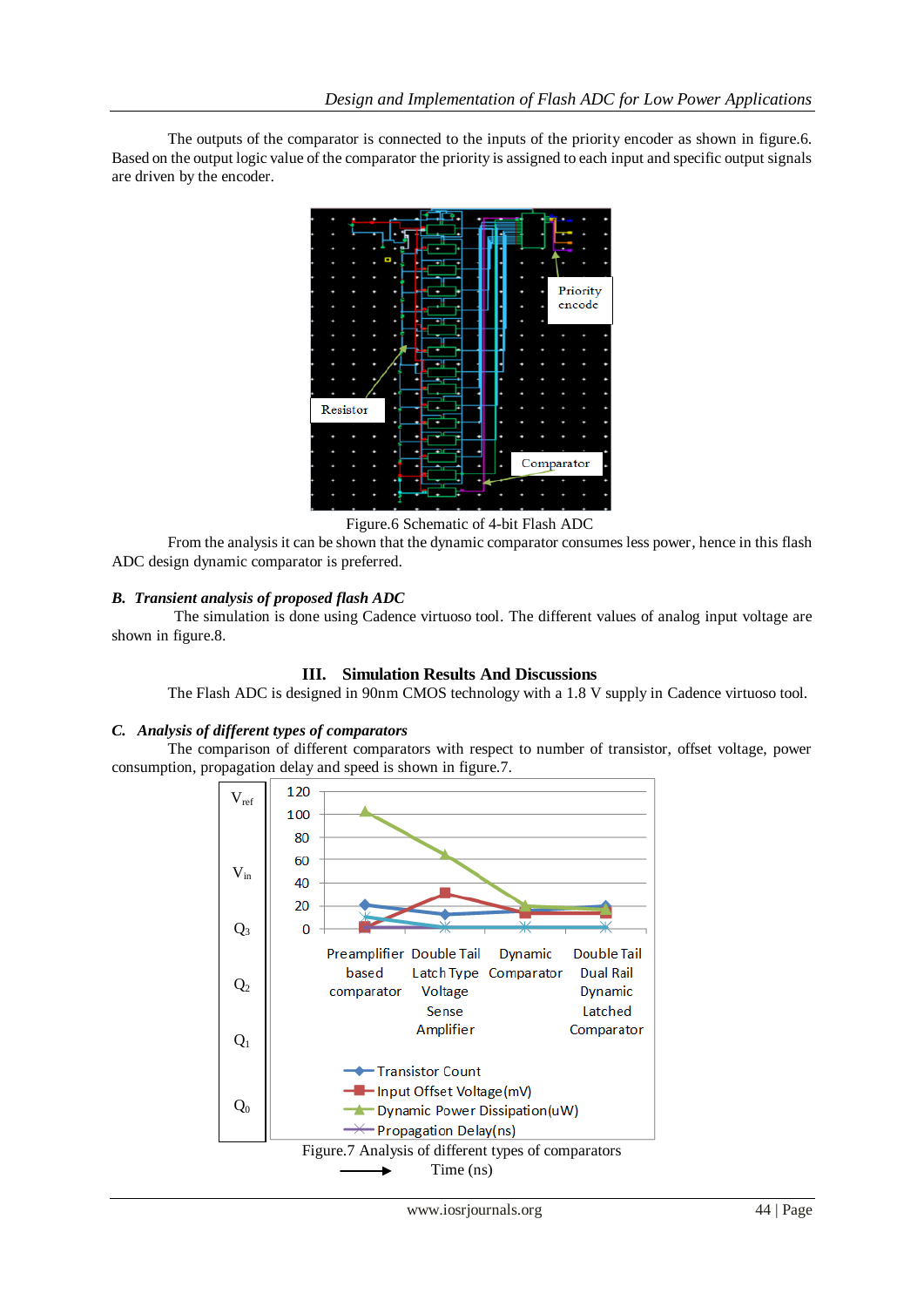

Figure.8 Simulation Waveforms of 4-bit Flash ADC

## *C. INL and DNL*

The DNL and INL of the proposed Flash ADC are shown in figure.8 and figure.9 respectively. The DNL and INL for all output codes are shown, the maximum DNL is found to be 0.1669LSB and maximum INL is 0.314LSB.



Figure.10 INL plot of Flash ADC

## *D. Comparison with previous work*

The proposed Flash ADC is compared with the previous architectures [1] and analysis of different parameters is done and is tabulated in table I. From the analysis it can be shown that 21.54% of power is consumed at 1.8V supply voltage. At  $V_{dd}$  1.2V, 67.22% of power is consumed and at  $V_{dd}$  1V, 78.42% of power is consumed but speed decreases. Therefore there must be speed and power trade-off.